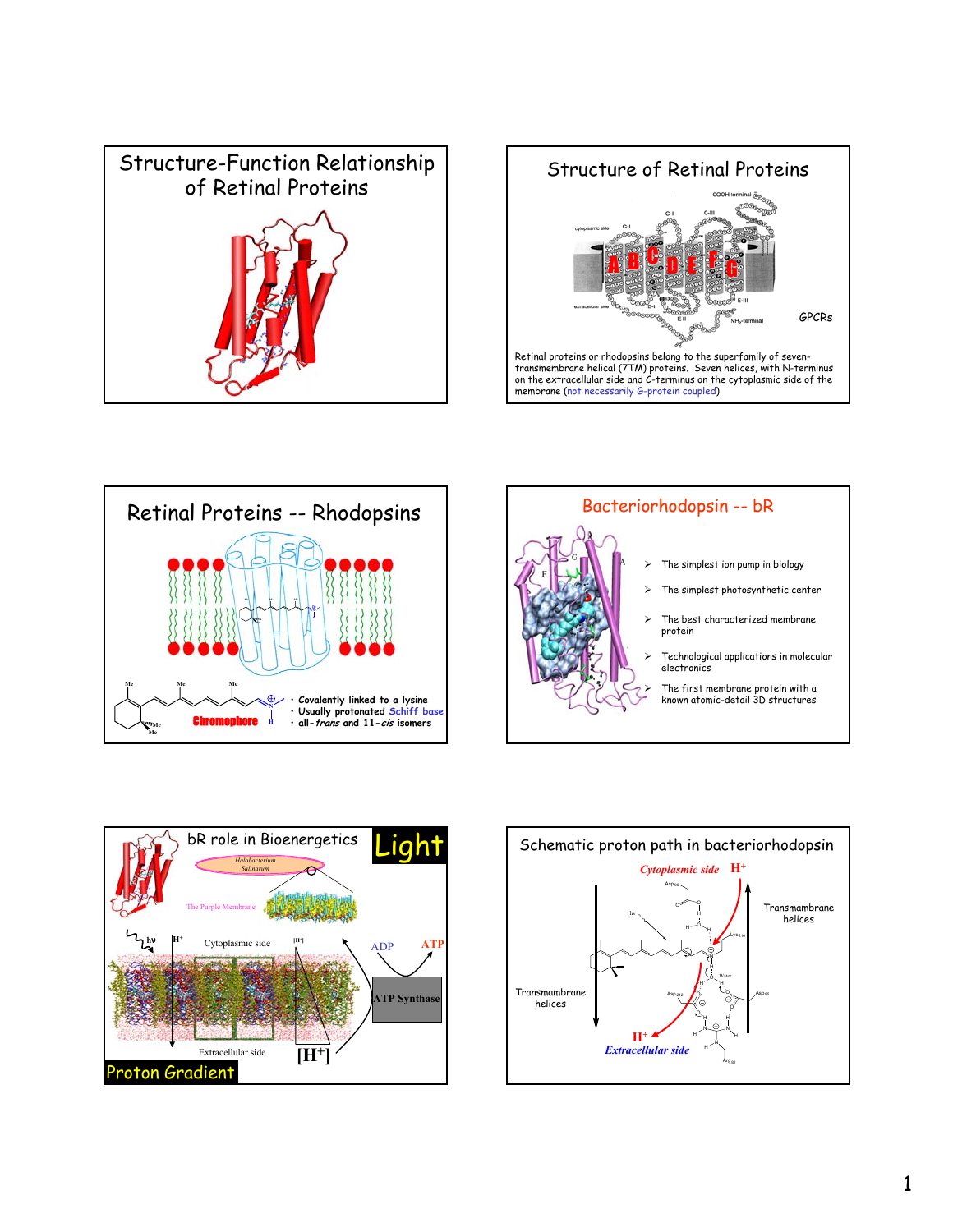









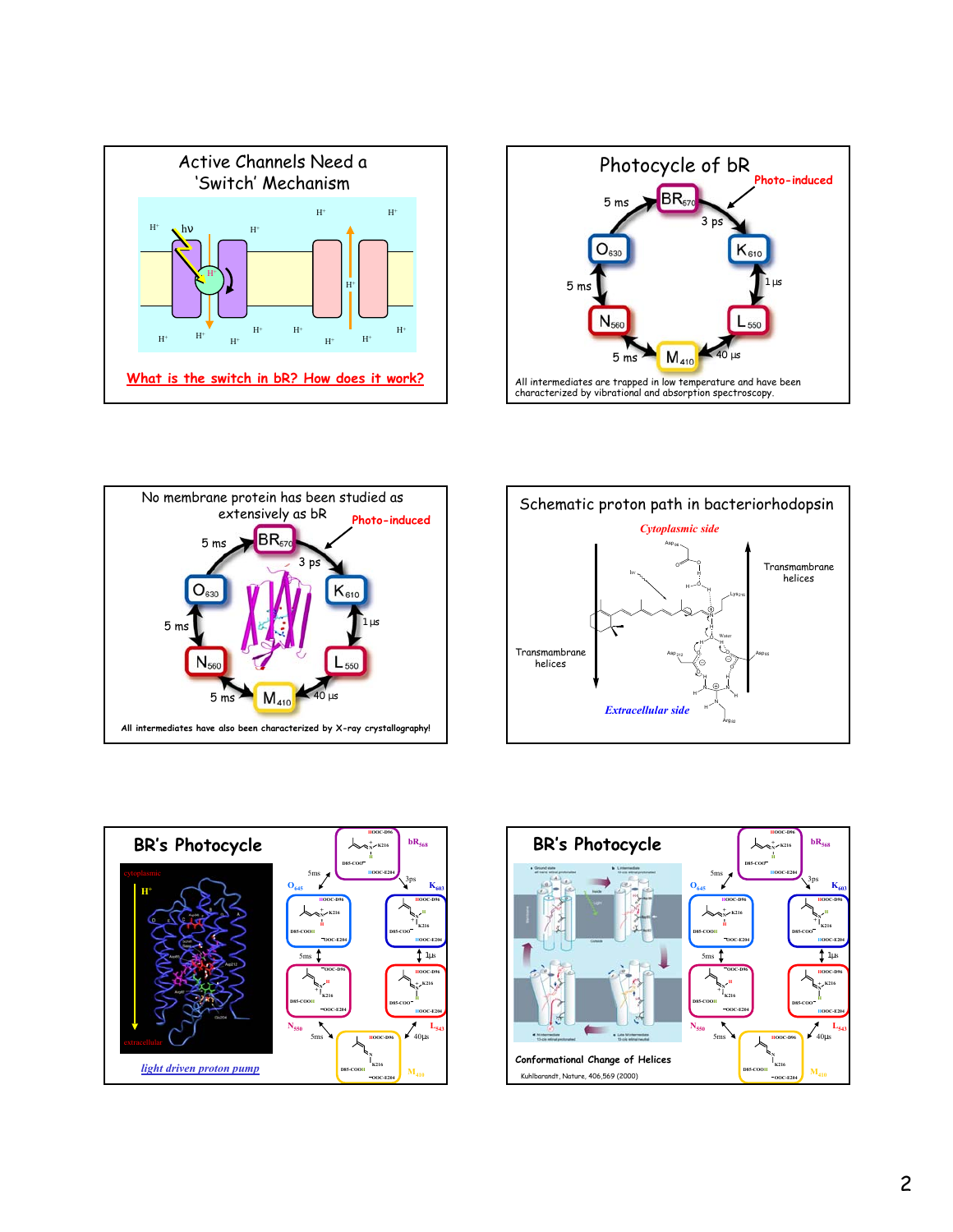









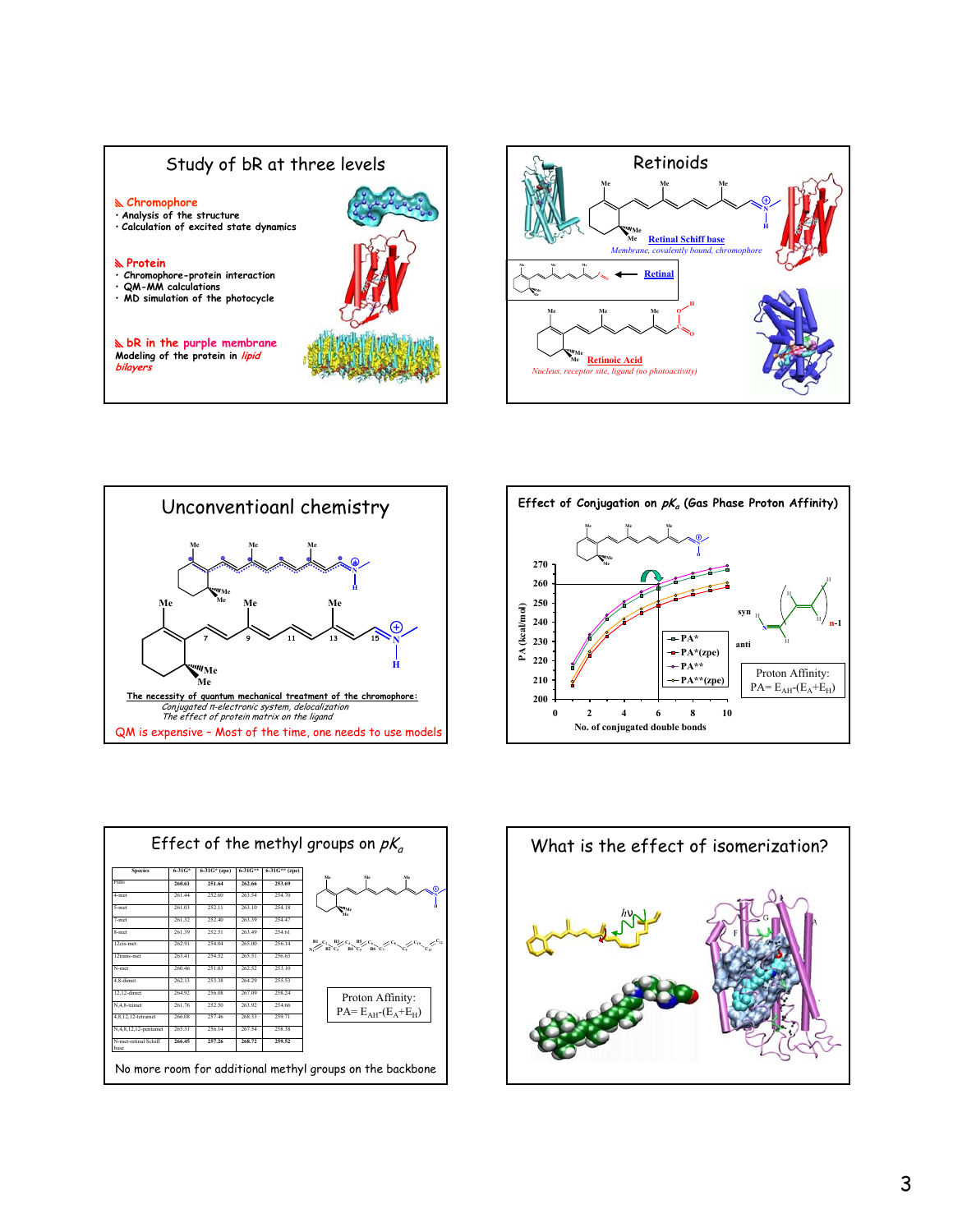





|                  | 78.4   | 6.0    | 4.0    | 2.0    | 1.0    | ε               |
|------------------|--------|--------|--------|--------|--------|-----------------|
|                  | 288.27 |        | 309.05 |        | 350.81 | acetate         |
|                  | 278.02 |        | 256.04 |        | 208.76 | SB1             |
| н                | 281.86 |        | 263.36 |        | 223.85 | SB <sub>2</sub> |
| н                | 284.78 | 273.78 | 268.44 | 254.64 | 234.00 | SB3             |
|                  | 286.68 | 276.77 | 27198  | 259.63 | 241 15 | SB <sub>4</sub> |
|                  | 288.01 |        | 274.54 |        | 246.39 | SB <sub>5</sub> |
|                  | 288.93 |        | 276.43 |        | 250.58 | SB <sub>6</sub> |
| Proton Affinity: | 292.07 |        | 281.23 |        | 258.57 | <b>PMET</b>     |
| $PA=EAH-(EA+EH)$ | 292.56 |        | 282.07 |        | 260.12 | <b>RSB</b>      |